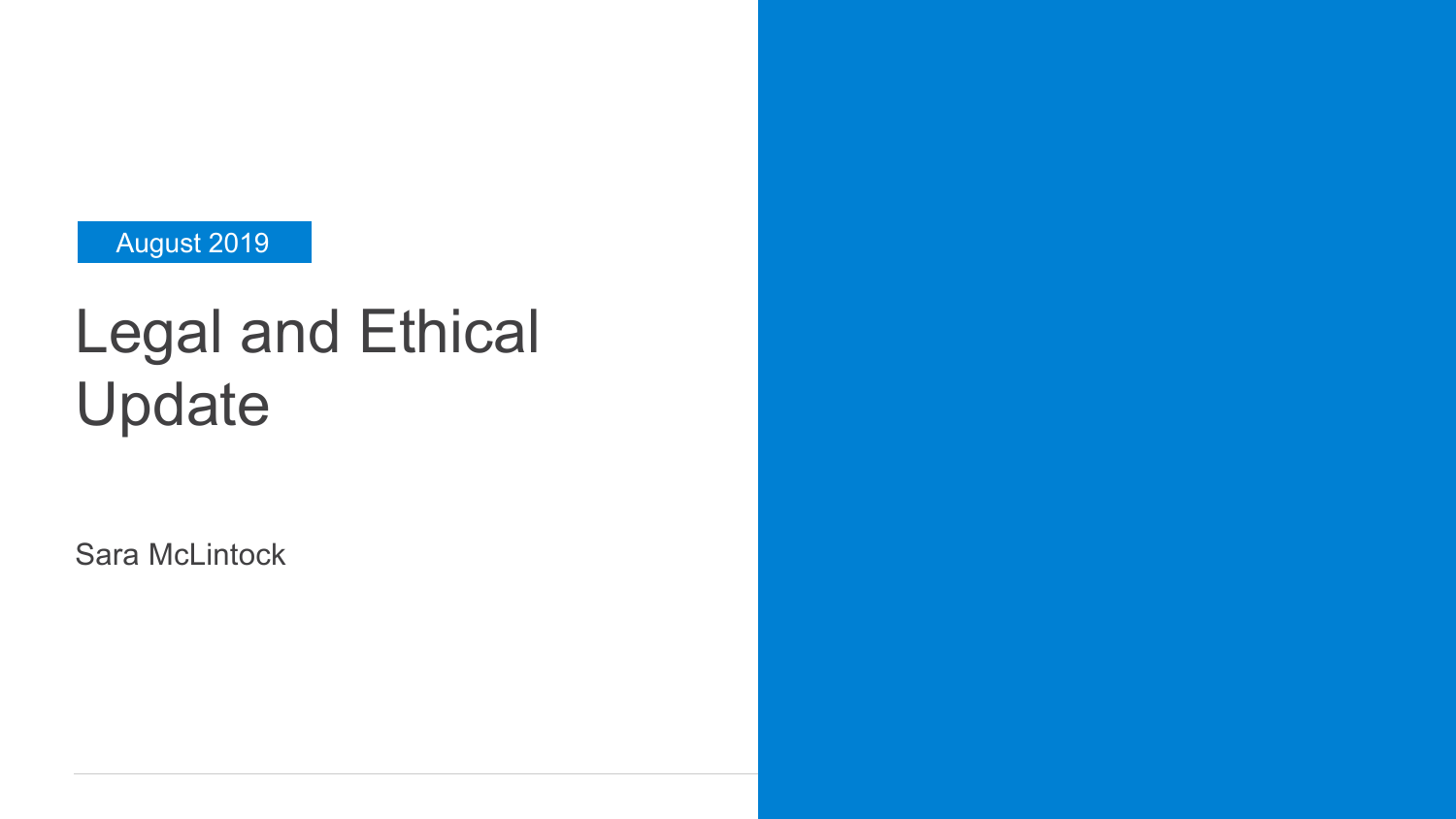### Legal & Ethical Issues

#### **Agenda**

|               | <b>Cannabis-based products for</b><br>medicinal use |
|---------------|-----------------------------------------------------|
| $\mathcal{P}$ | <b>Assisted Dying</b>                               |
| 3             | <b>Genetic testing</b>                              |
| 4             | <b>Withdrawal of assisted</b><br>ventilation        |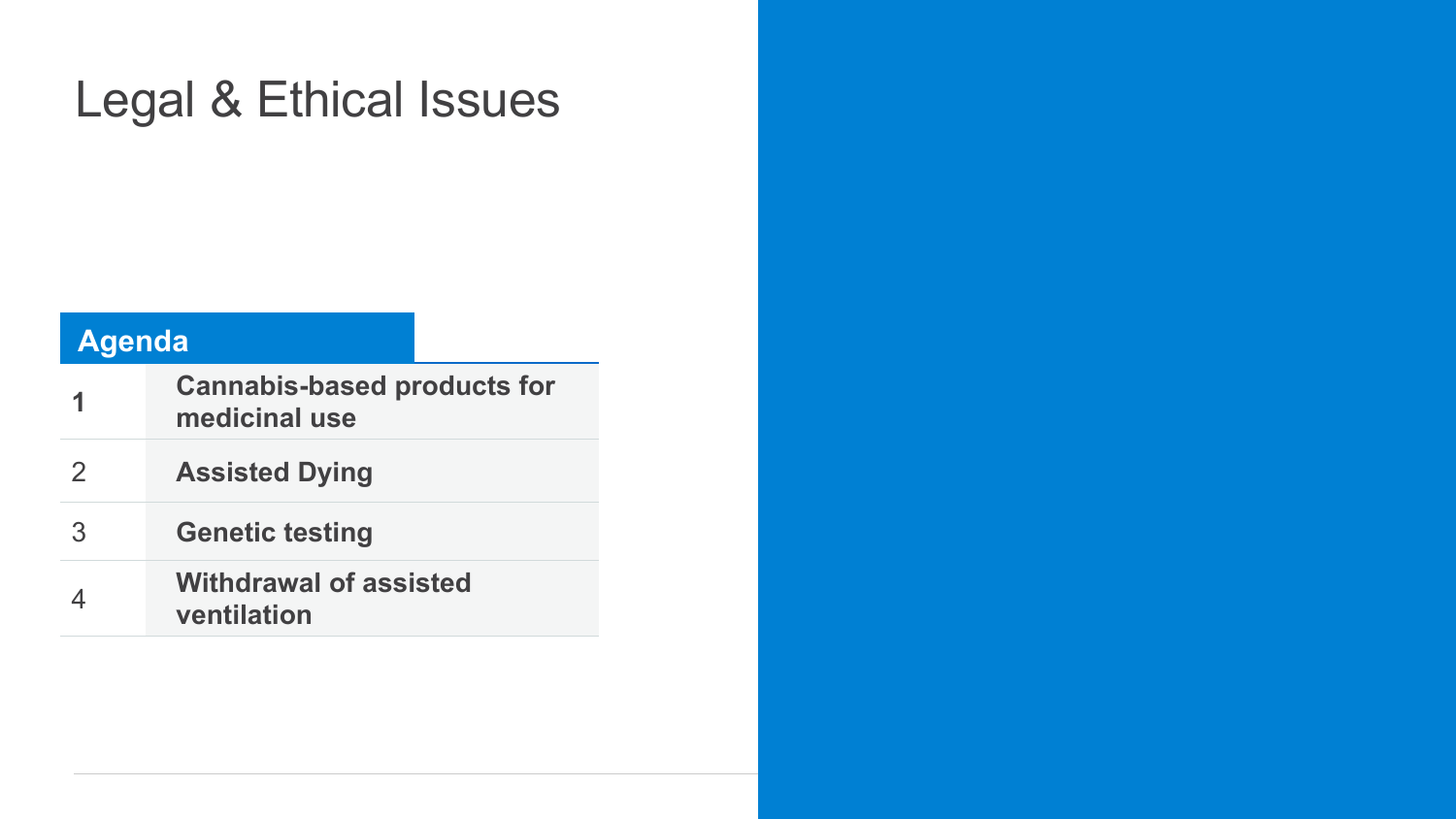**Dear Dr…. I am a new Consultant in a small Palliative Care unit. A patient with refractory cancer pain has moved to our area. Having tried a wide variety of medications, she is now asking for medicinal cannabis. 'I'm so relieved that it's finally legal Dr…now you can prescribe it' Is she right?**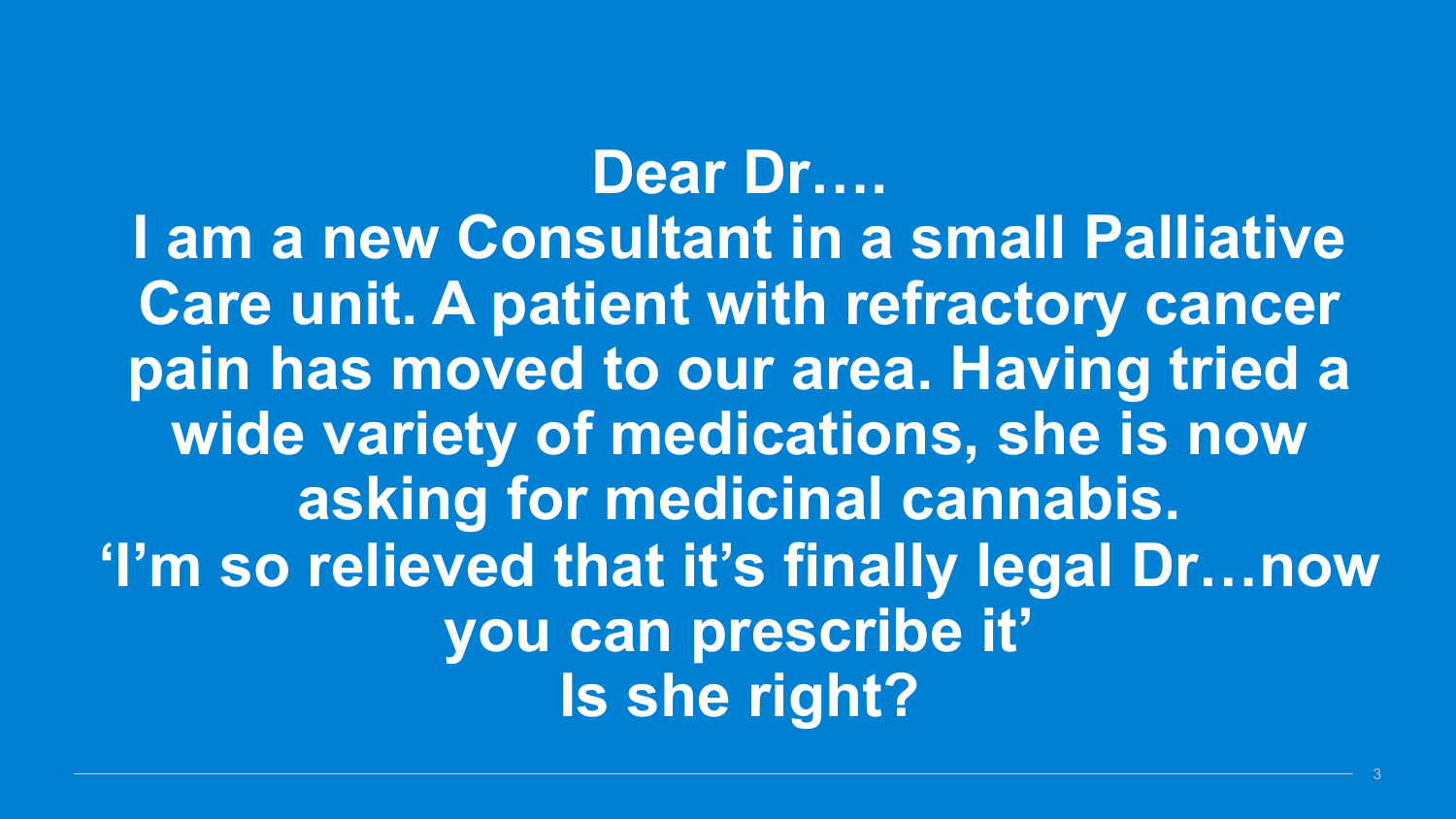### Legal Changes – Cannabis-based products for medicinal use

**Nov** 2018 **July** 18

Medicinal value recognised by UK Government

Change of law

**CBPM rescheduled -> Schedule 2**

**Exert panel approval no longer** needed

**Limit on conditions** removed

**Unlicensed ->** Restricted to Dr on Specialist Register

**Once licensed->** available on prescription as per other Sched 2 drugs

**Prescriptions** must be for a specific patient

Despite this, numbers of prescriptions remain low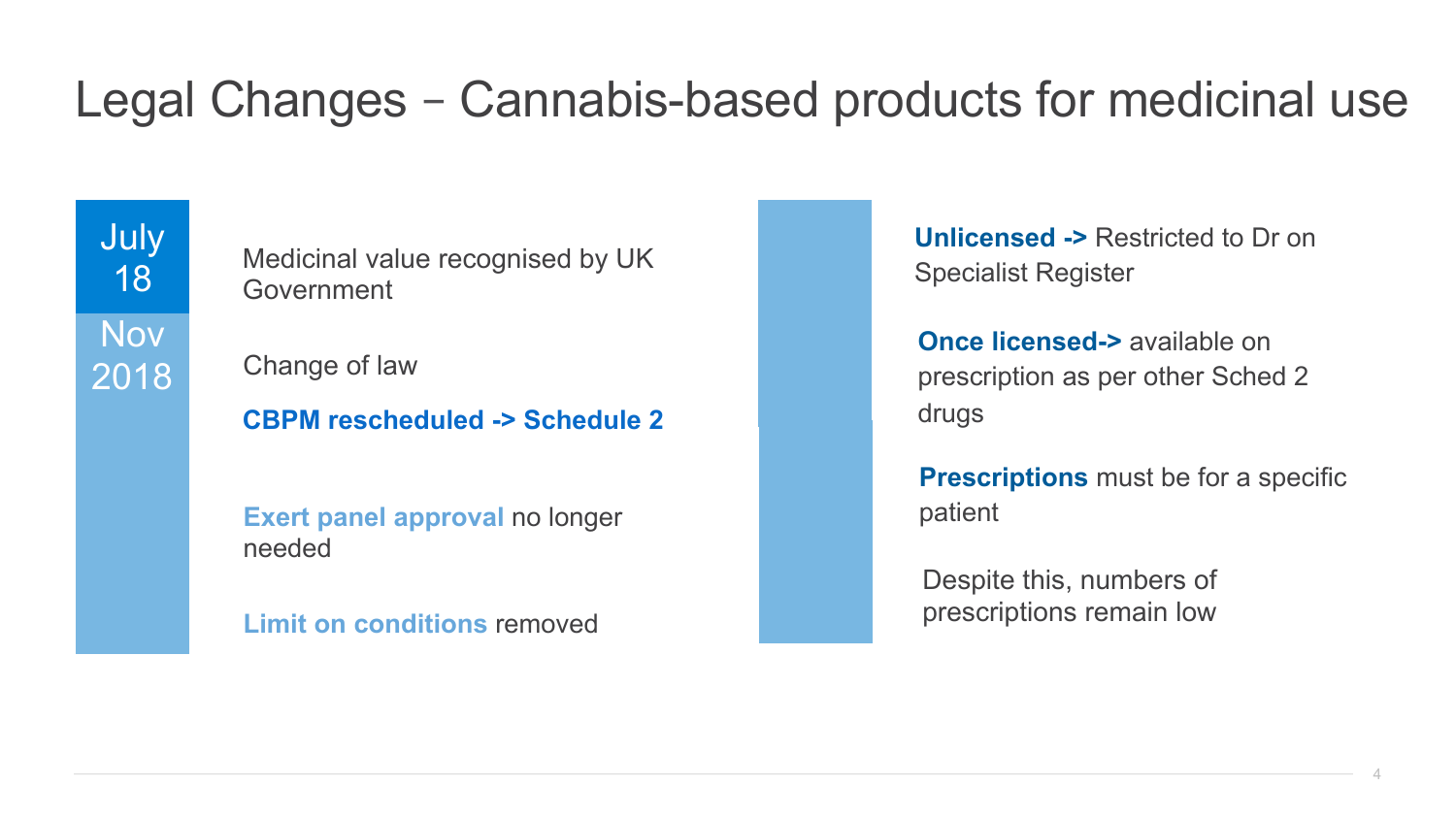The cannabis plant synthesises many cannabinoids

The major psychoactive constituent

Pure CBD is not a controlled drug, but most includes THC

**Includes THC and CBD** 

**THC CBD** 

Products in Schedule 2

Varying quantities and ratios of THC and CBD Range of forms: herbal materials, extracts for oils/capsules

Exemptions Sativex (Nabiximols), Specific synthetic cannabinoids (Nabilone, Dronabinol)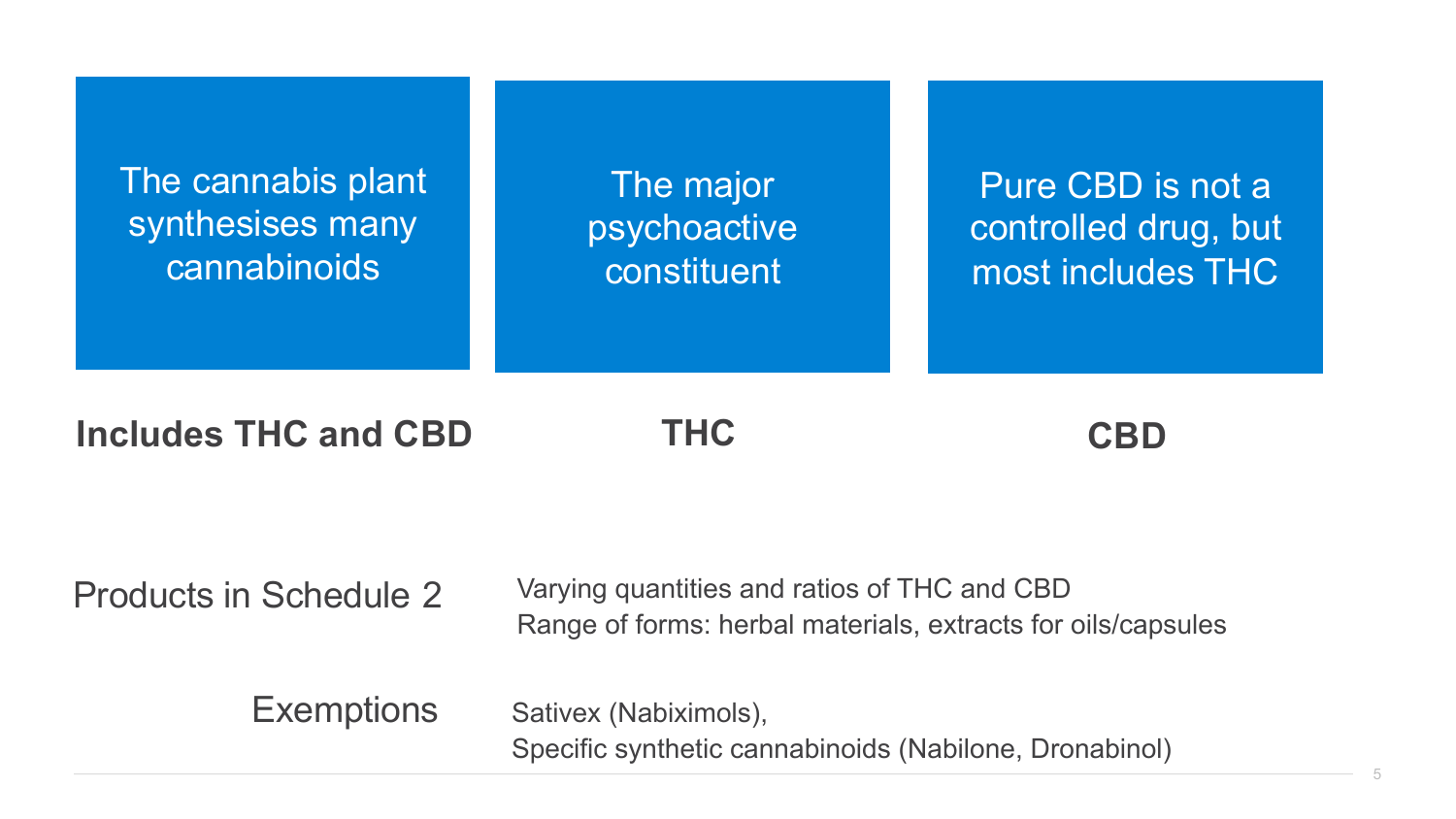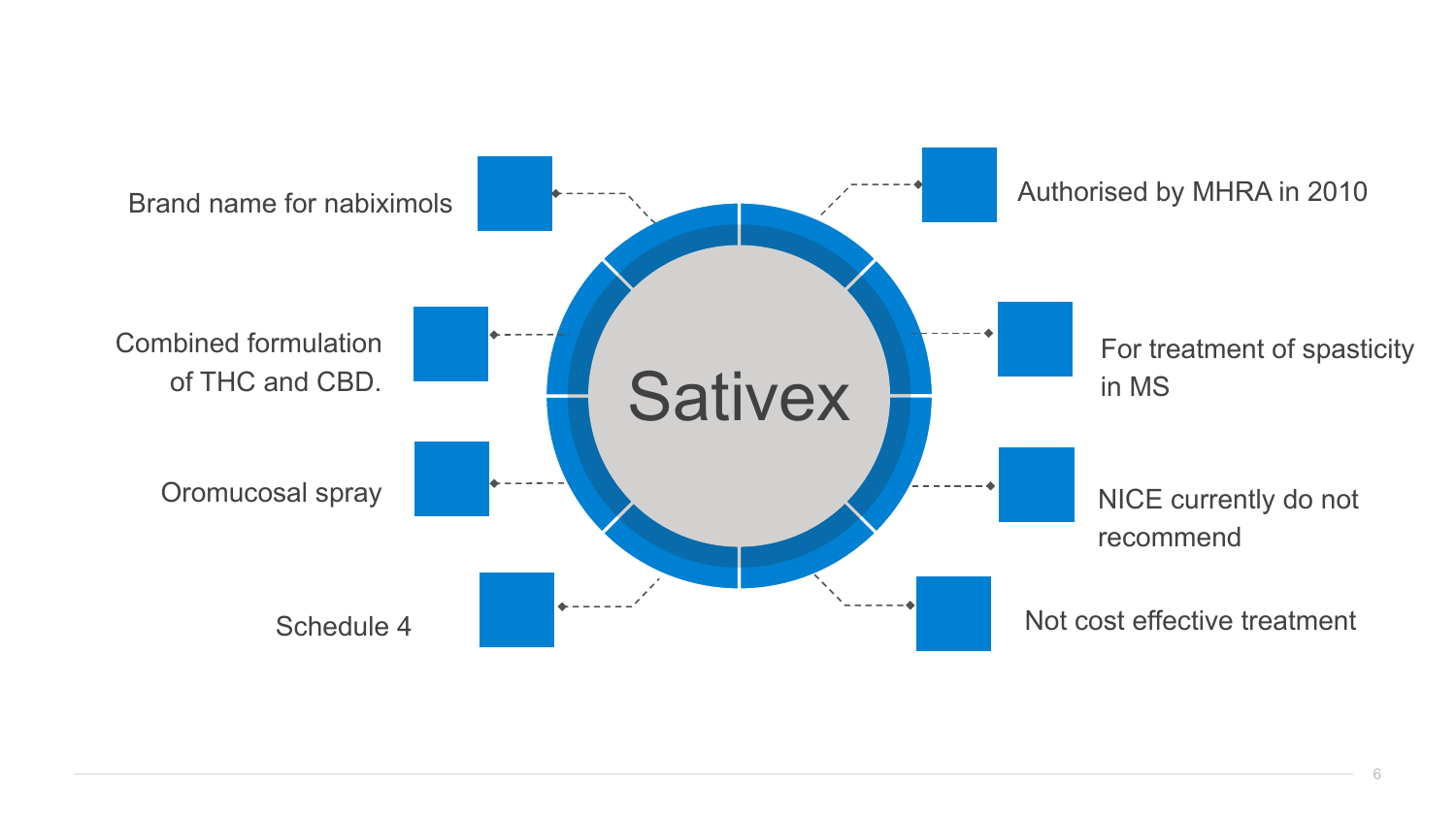# 'Cannabis oil'

- Non-medicinal CBD products
- Can be found in health food shops
- Marketed as food supplements, not regulated as medicinal products
- Contain low concentrations of CBD
- Difficult to purify CBD from plants so that no trace of THC remains
- MHRA says that if a CBD product contains any controlled cannabinoids, then it is highly liked that the product would be controlled under the Misuse of Drugs regulations.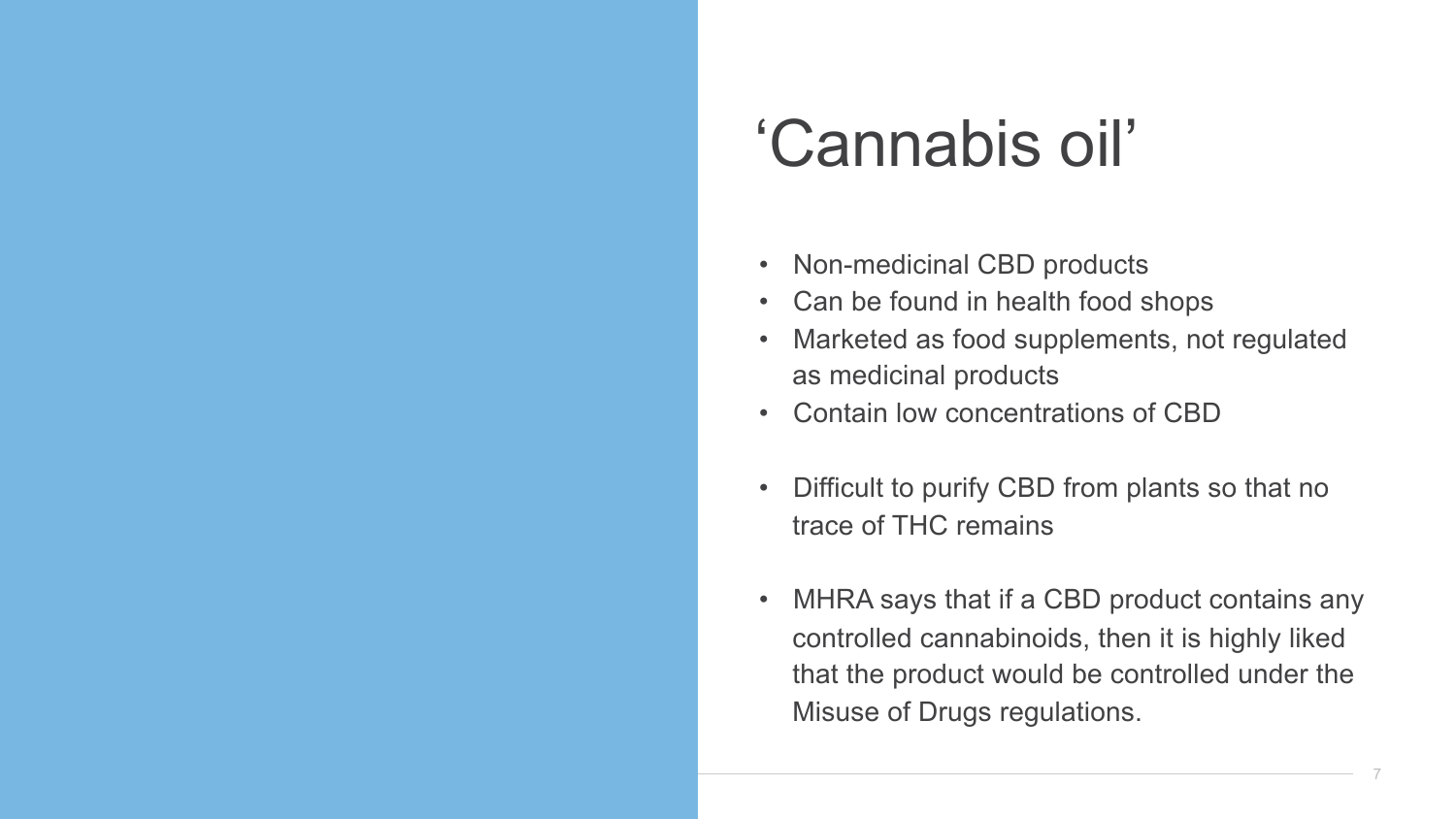### Recommendations

#### **Royal College of Physicians (London) and a state of MHRA and MHRA**

• CINV

Good evidence of effect High side effect profile Not first line

#### • Pain

Limited research in palliative patients Mixed results or uncertain significance Not recommended in routine clinical practice.

• Non-CBPM not supported Variety of preparations; lack of any trial evidence Potential of harm and diversion

- Outline a general process for prescribing, supplying and importing unlicensed cannabisbased medicinal products
- Suggests licensed medicines indicated for condition first
- Then licensed off-label medicines
- Follow local governance procedures for unlicensed medicines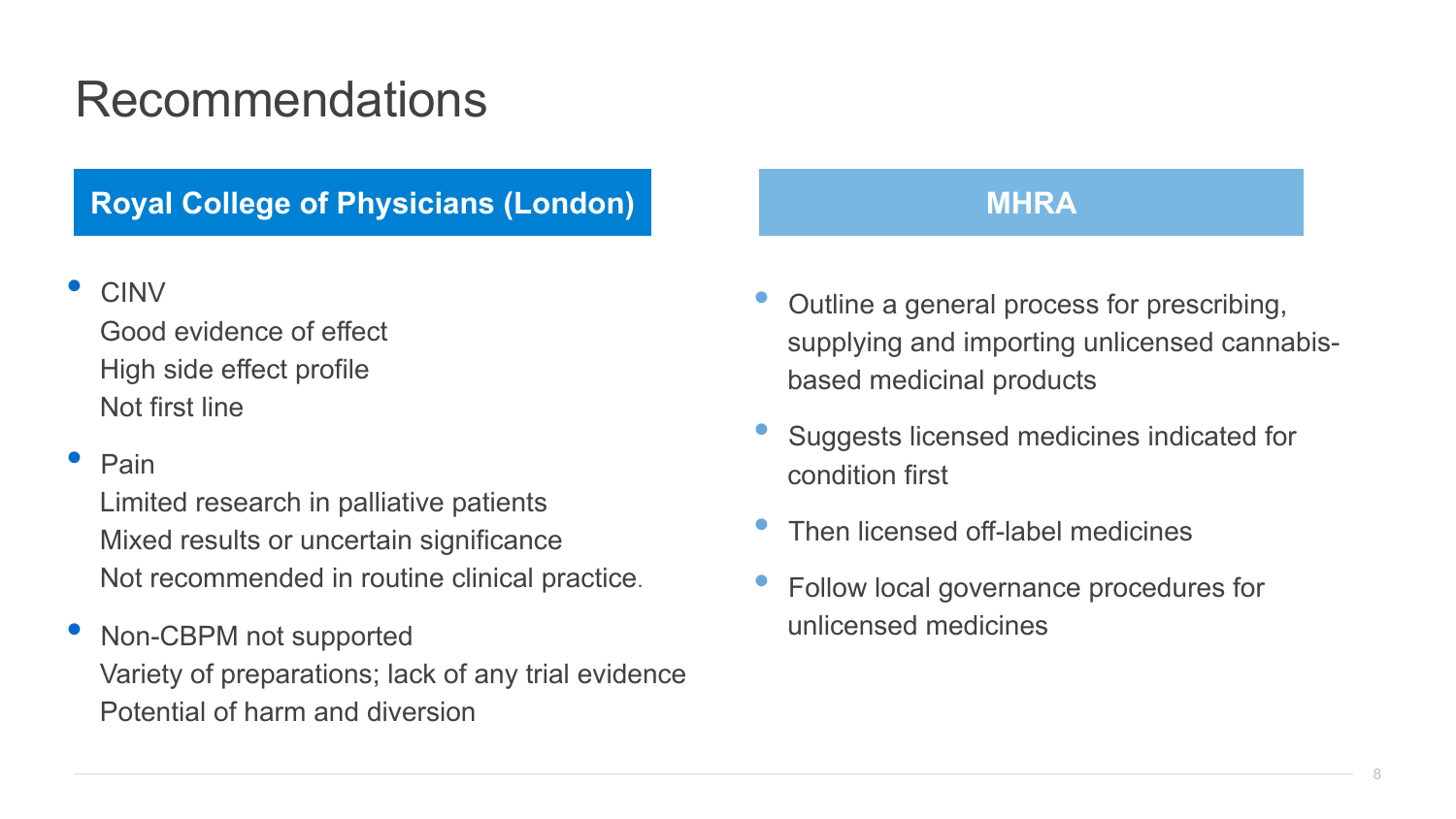#### Recommendations

#### **NHS England MPS MPS**

- Only if clear published benefit or UK guidelines
- If clinical need which cannot be met by a licensed medicine/established treatment
- Prescribe within own area of practice
- MDT agree decision
- Content of cannabinoid constituents must be known

• Similar guidance to NHS England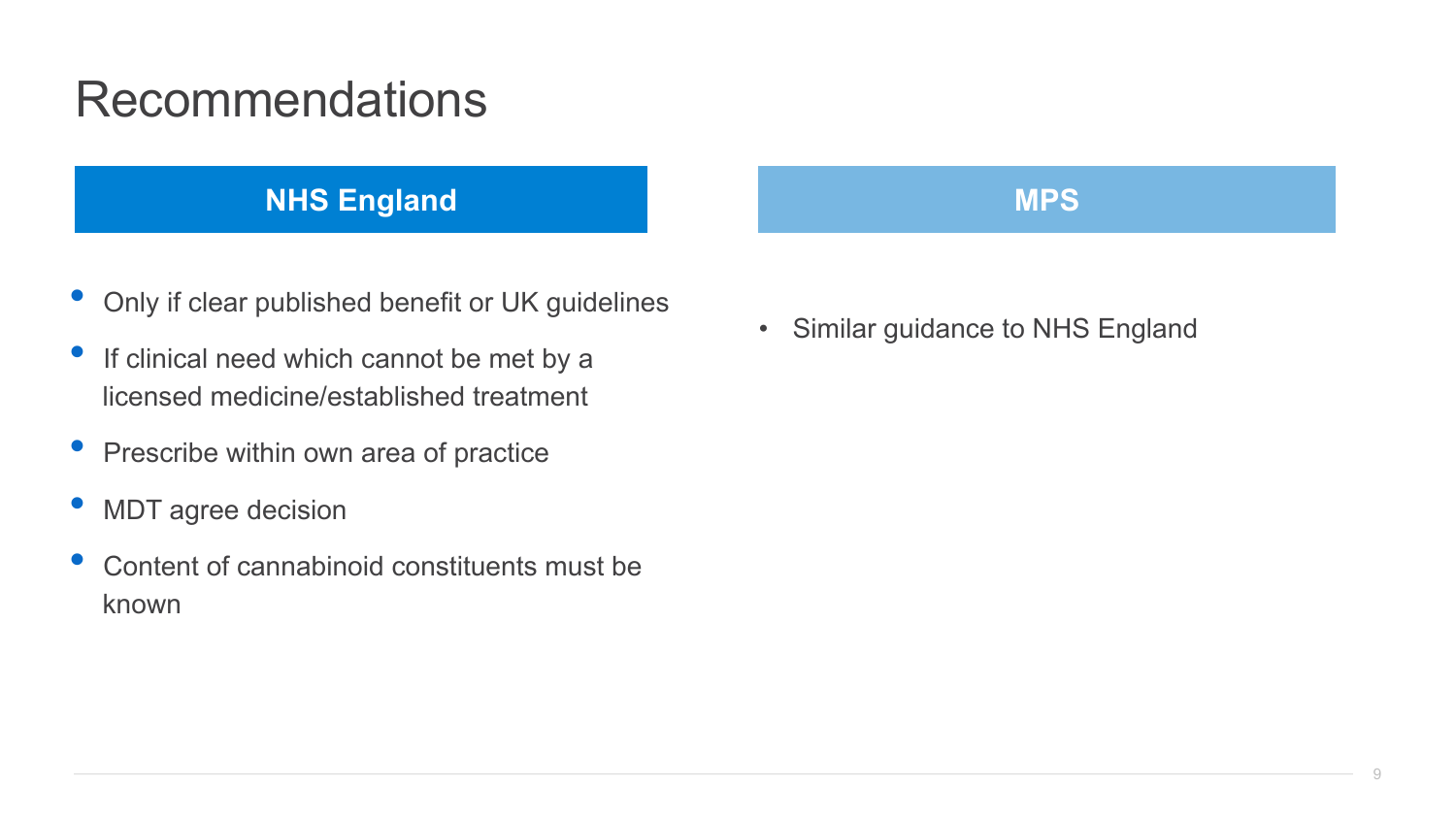#### Advice for the Public

**Very few people in England are likely to get a prescription for medicinal cannabis** 



**Products can be bought in health food stores such as 'CBD oil' and 'hemp oil' – claim to be medicinal cannabis but being sold as food supplements** 

#### $\sqrt{2}$

**No guarantee about quality or health benefit for OTC oils**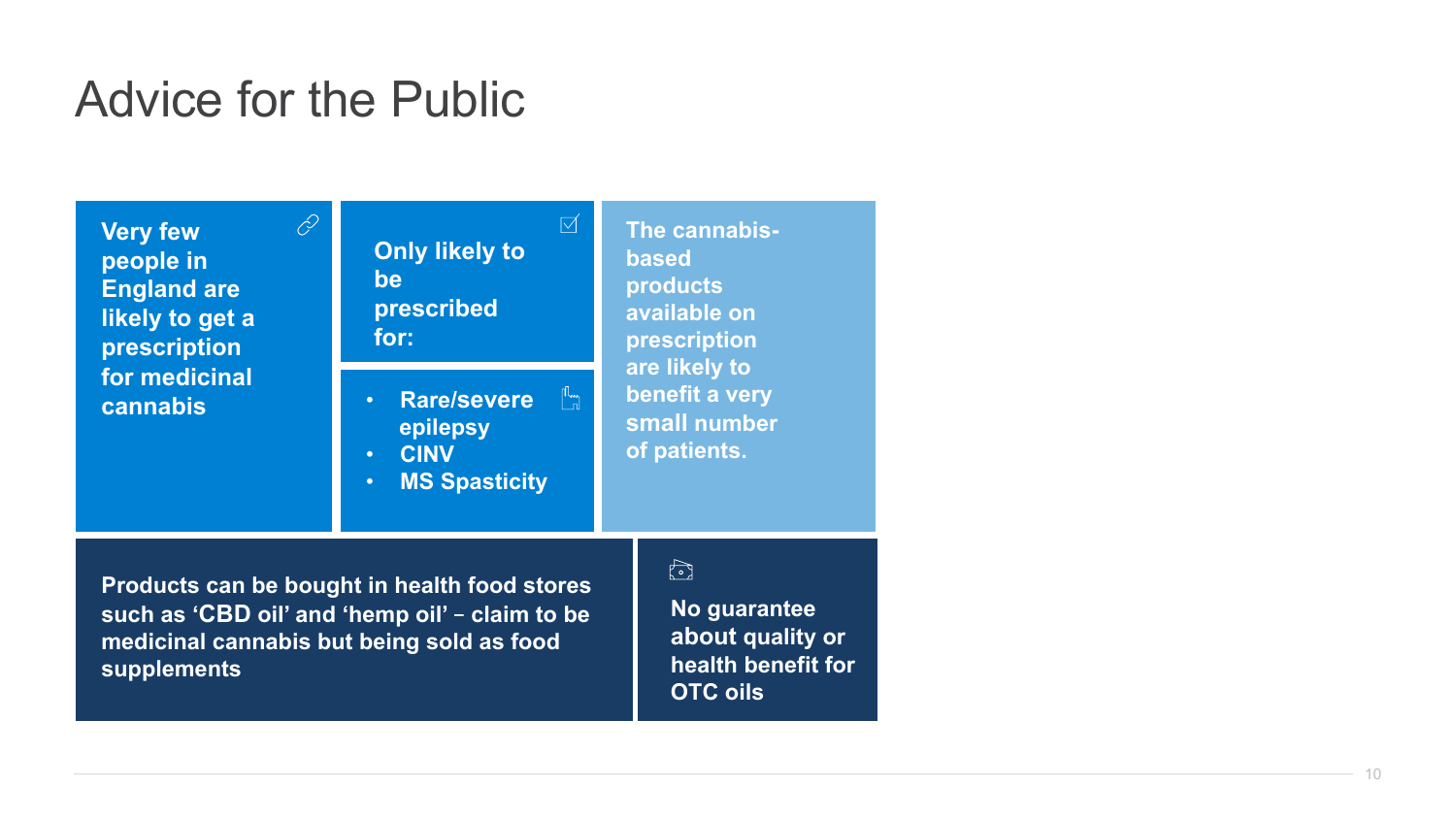

V V V V V V V V V V V 

THE SALE

11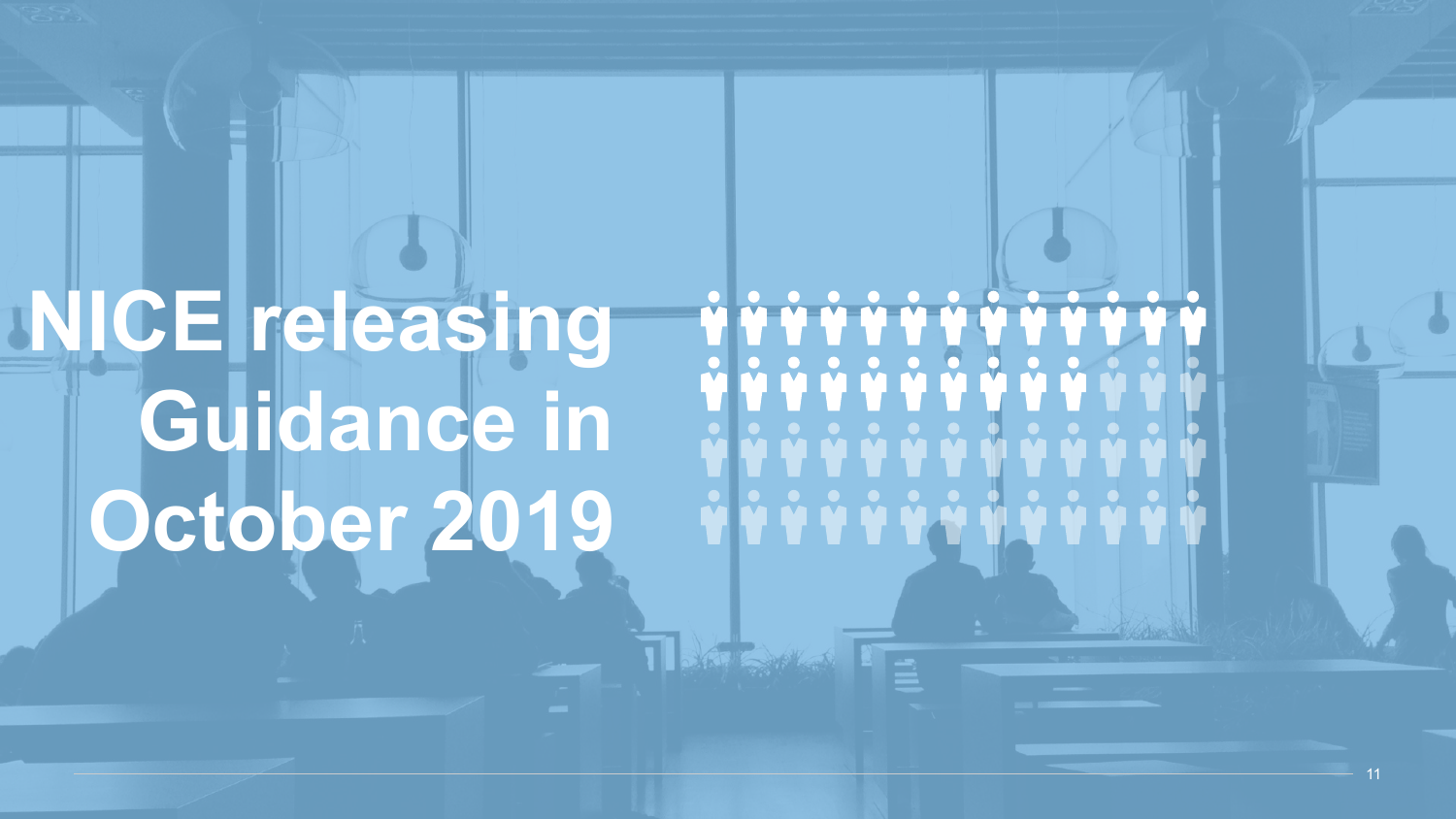**Dear Dr…. I am a Registrar looking after an 80 year old man with cancer. He has been consistently expressing the wish to pursue assisted dying. He is isolated with no next of kin. He does not have internet access and is asking for assistance to get contact information for Dignitas. Can we help him without breaking the law?**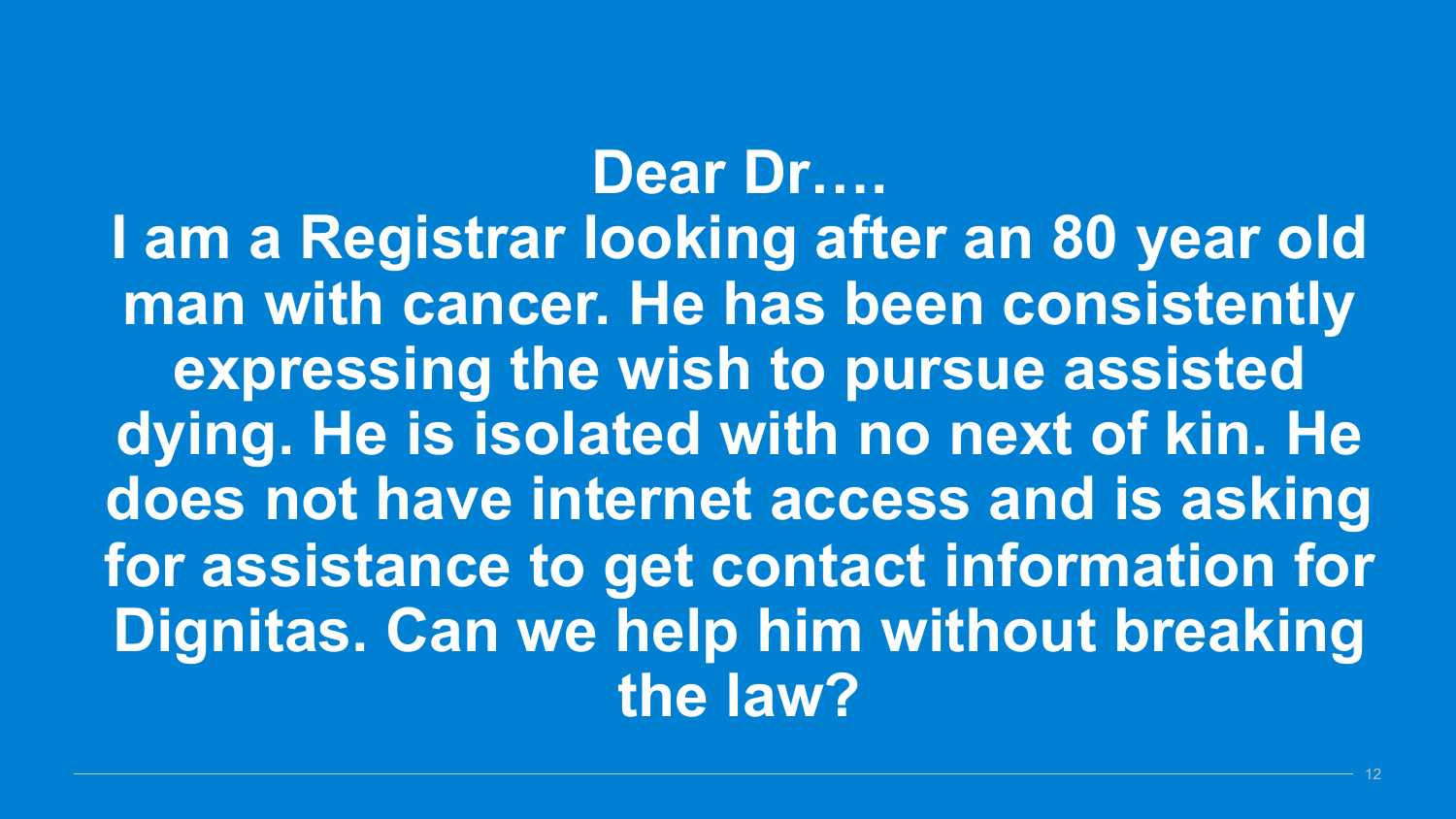Under the Suicide Act 1961, suicide itself is not a Criminal offence, but the act of encouraging or assisting someone else's suicide is.

Anyone assisting a patient could face prosecution and up to 14 years in prison.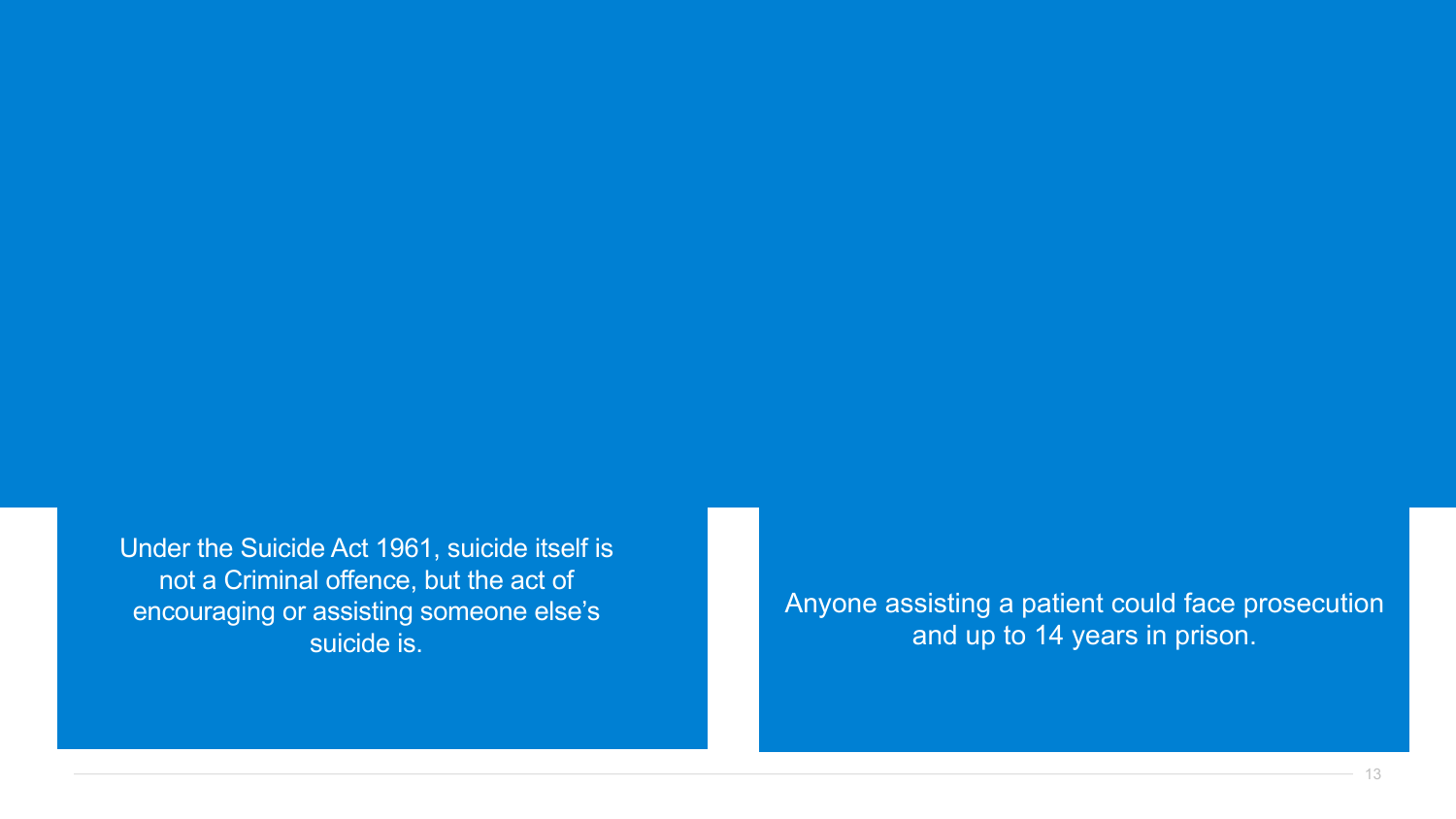### **Definitions**



 **Intentional, at the request of a patient with capacity (or in best interest of patient without capacity)** 

**A physician intentionally supplies a patient who has capacity with the means to self-administer a lethal dose of medicine** 

**A physician intentionally administers a lethal dose of a medicine to a patient who has capacity and who has expressed a wish to** 

14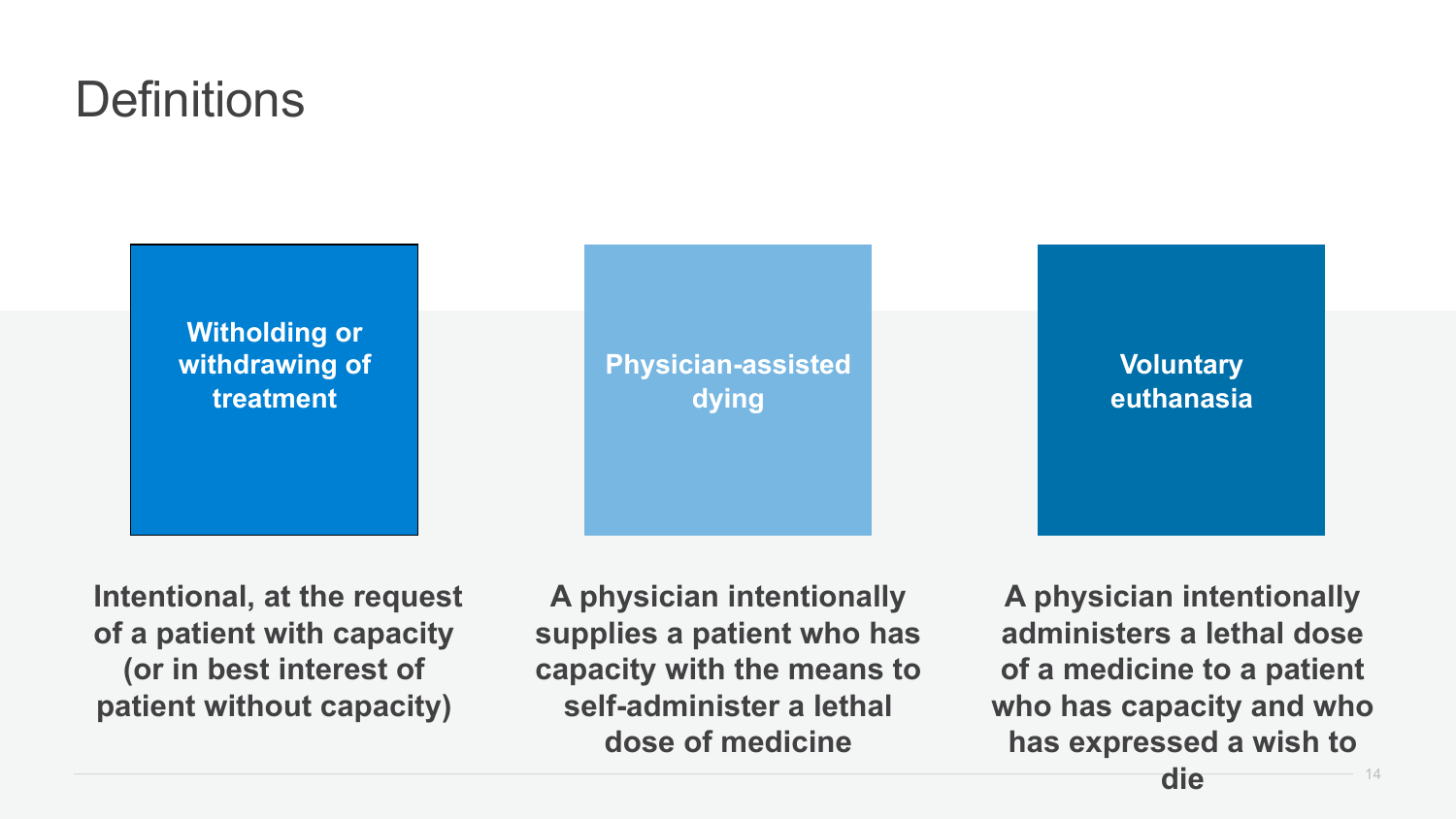## Assisted Dying

Subtitle goes here



Parliament rejected

80 year old with MND. Died at Dignitas 7 Feb 2019. Reported to police and social services. **Geoffrey Whaley**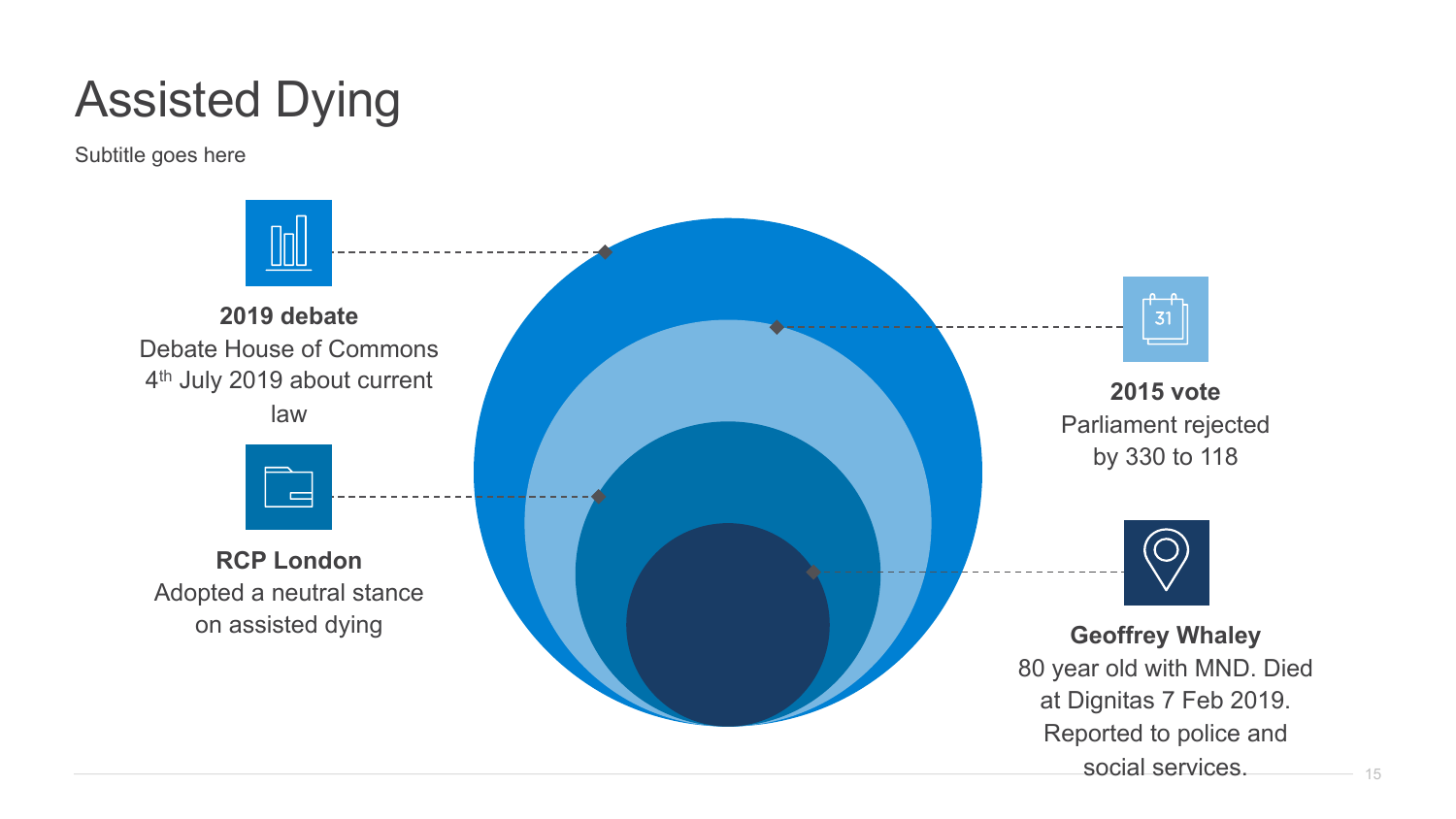#### RCP London

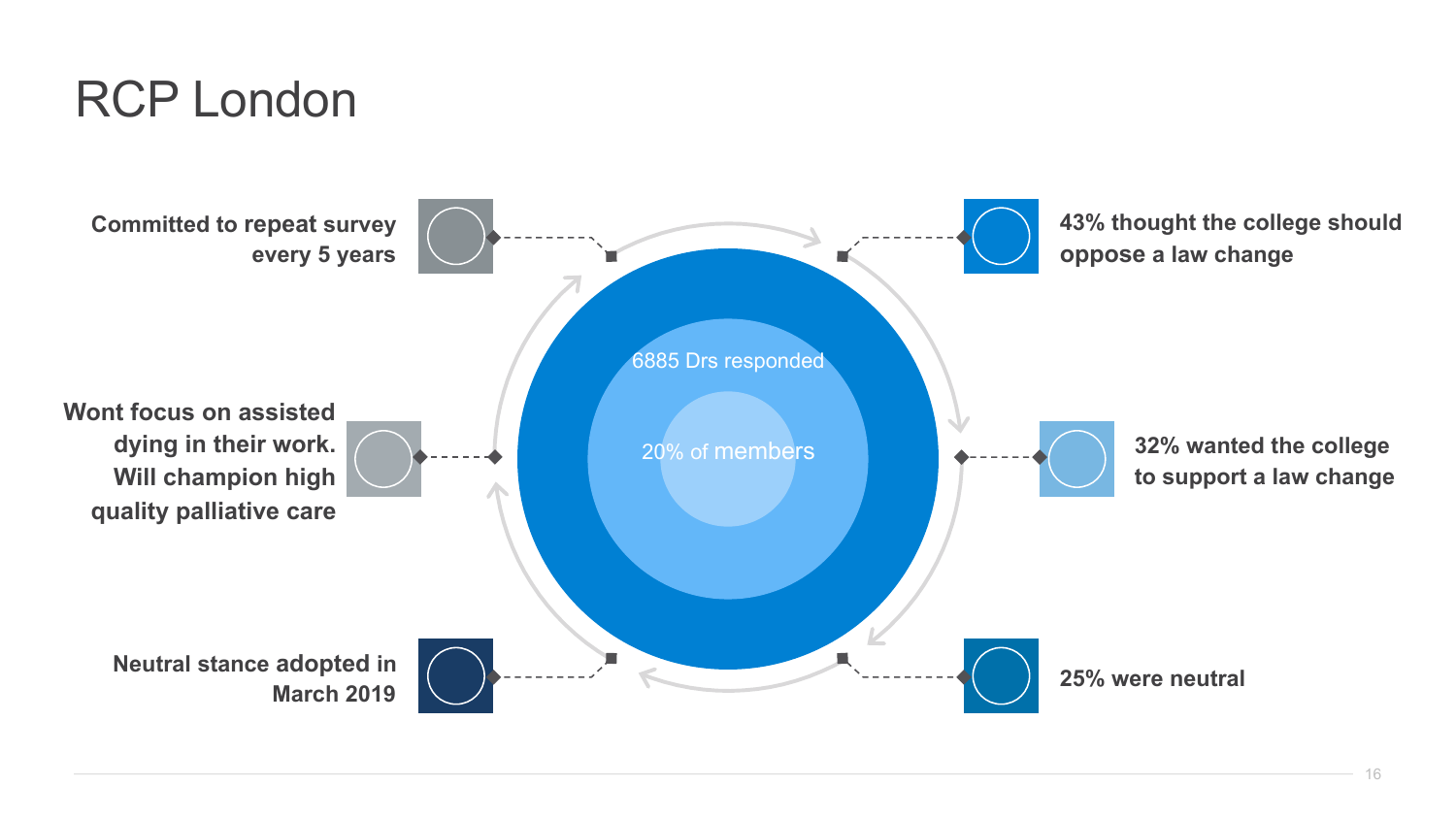### Ethical arguments



- Autonomy
- No morally significant distinction between witholding/ withdrawing treatment (foreseeing death) and assisting a patient to die
- Professional duty to relieve suffering
- Procedural safeguards
- Current law deters exploitation and abuse
- Adequate safeguards impossible
- Assisting suicide is an active promotion of death
- Deliberate killing is wrong
- Incompatible with the practice of medicine to aid death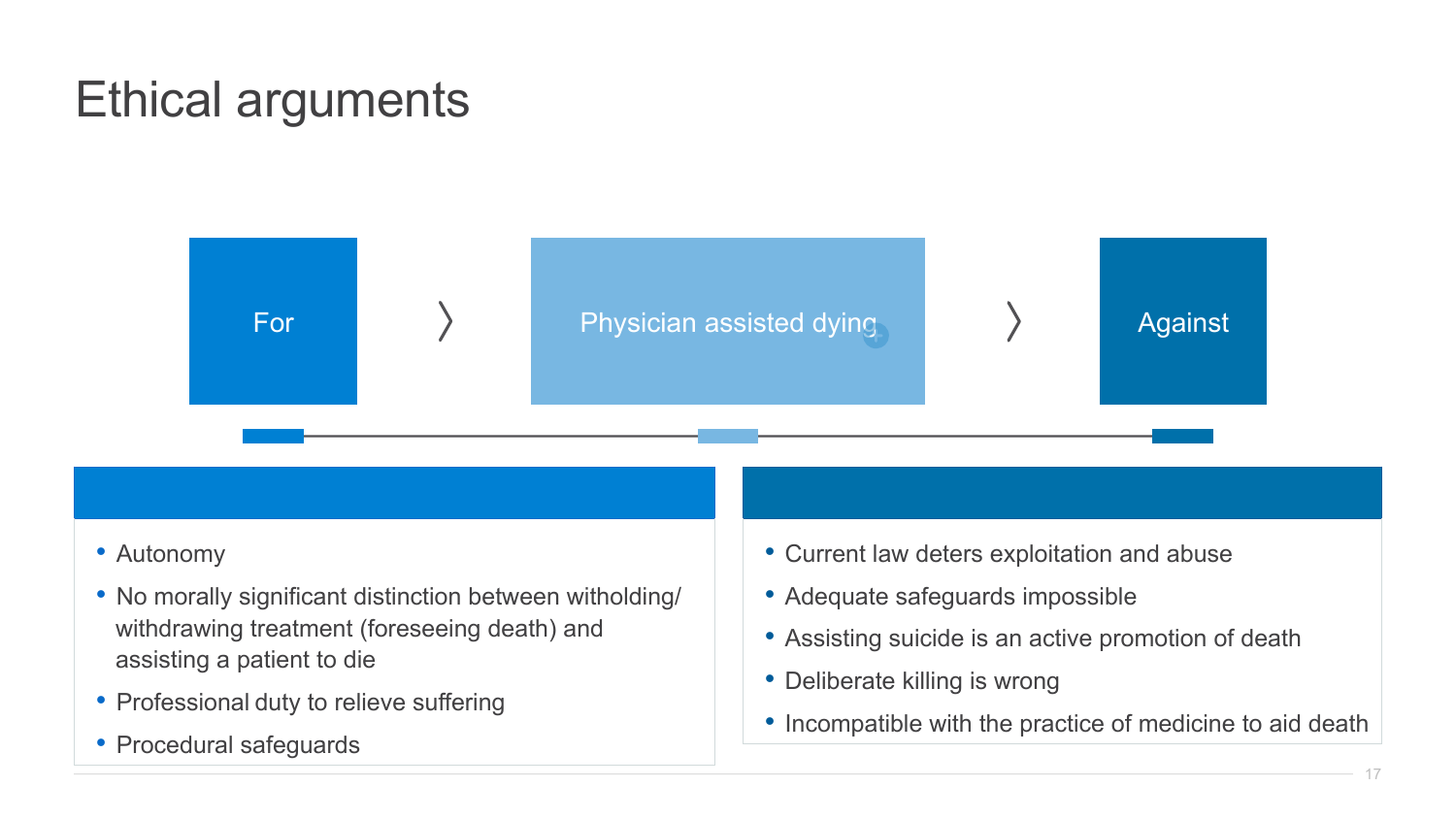### Ethical arguments

Subtitle goes here



- Arguments on both sides involve judgements of **Principle** and **Consequences**
- Judgements of **Principle** are beliefs or values
- Judgements of **Consequence** relate to matters of fact
- Decision = combination of assessing the facts and acknowledging own moral position
- Many of the arguments are mirror images of the other.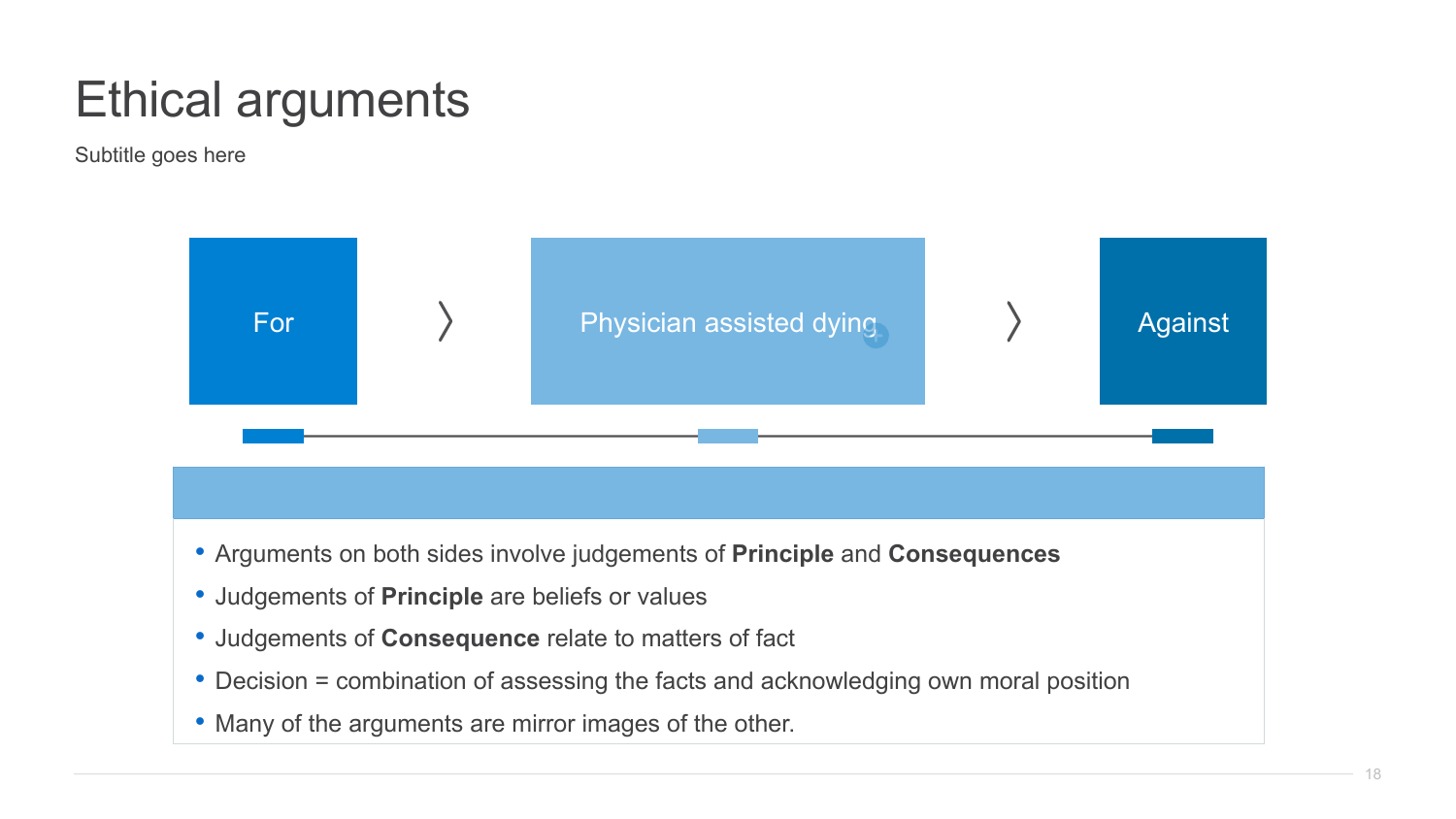**Dear Dr…. I am a Registrar who looked after a 36 year old lady with metastatic cancer. She had a 5 year old son. In the last hours of her life, her husband asked whether we could take a blood sample for genetic testing. He had been told that her cancer 'might be genetic'. The patient remained unconscious. What should I have done?**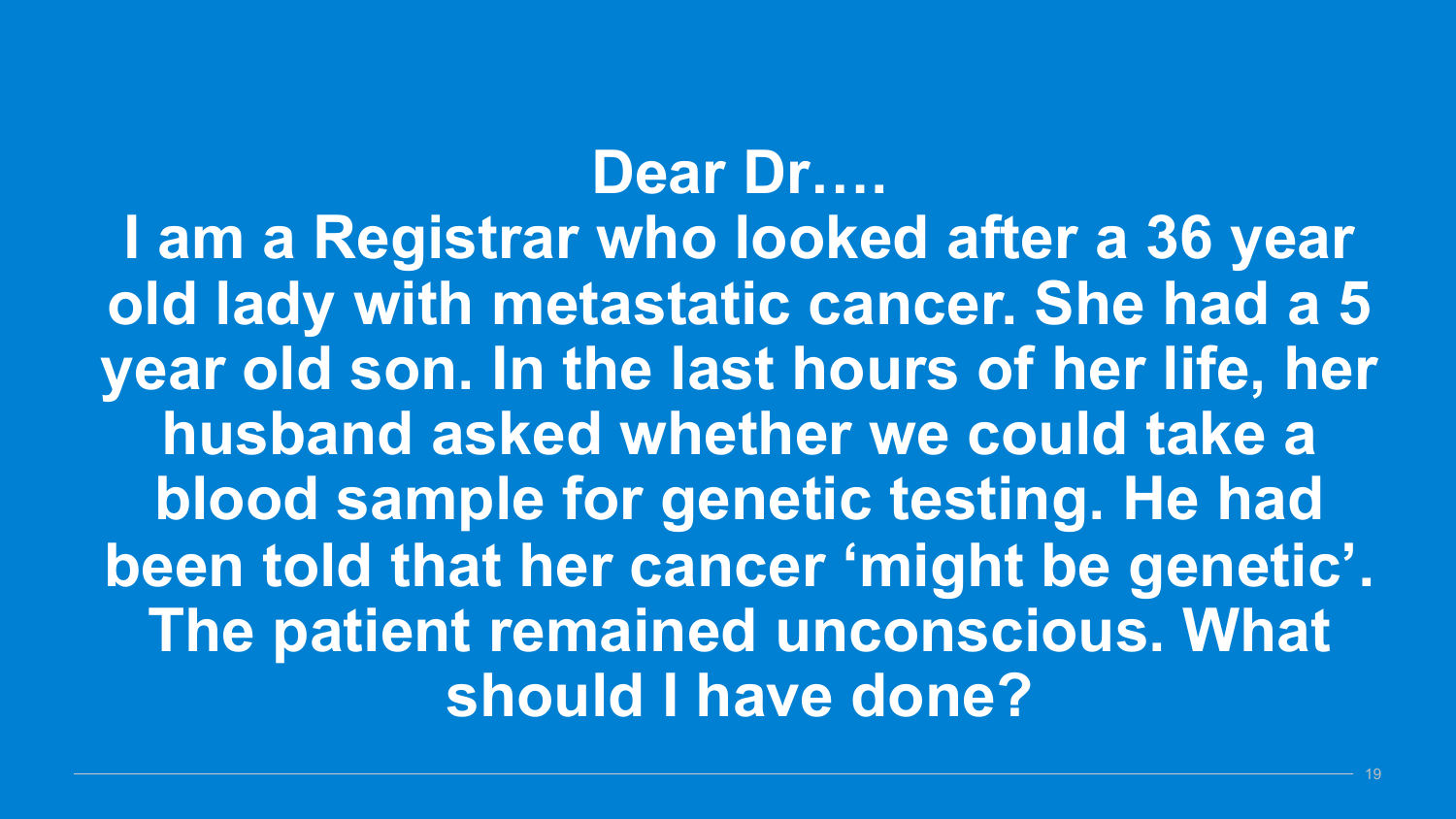### Decision making – lacks capacity



#### **What request involves/risks**

- Taking a blood sample
- Potential pain, distress (or not)
- Invasive treatment near death

#### **Consequences of refusing test**

- Potential harm to child
- Psychological distress for husband

#### **Best interest?**

• Any prior wishes?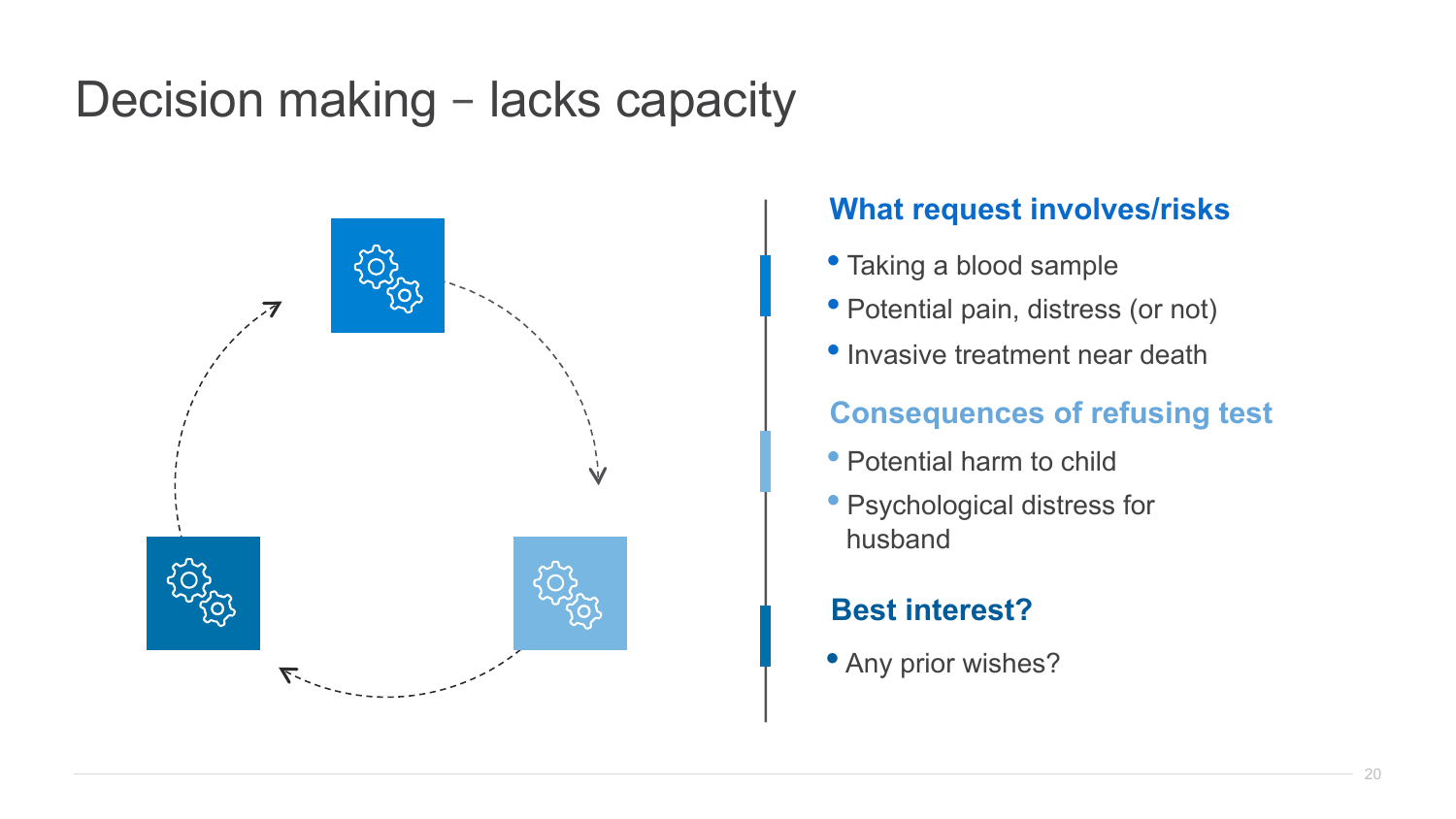# **Genetic testing**

- Distinctive nature of consent
- Information also affects family members
- Unable to consent? Mental capacity act 2005 Best interest decision
- Best interest? Can include indirect benefit eg the well being of their child
- Needs careful consideration



The Royal College of Pathologists Pathology: the science behind the cure



**Consent and confidentiality** in clinical genetic practice: Guidance on genetic testing and sharing genetic information

A report of the Joint Committee on Medical Genetics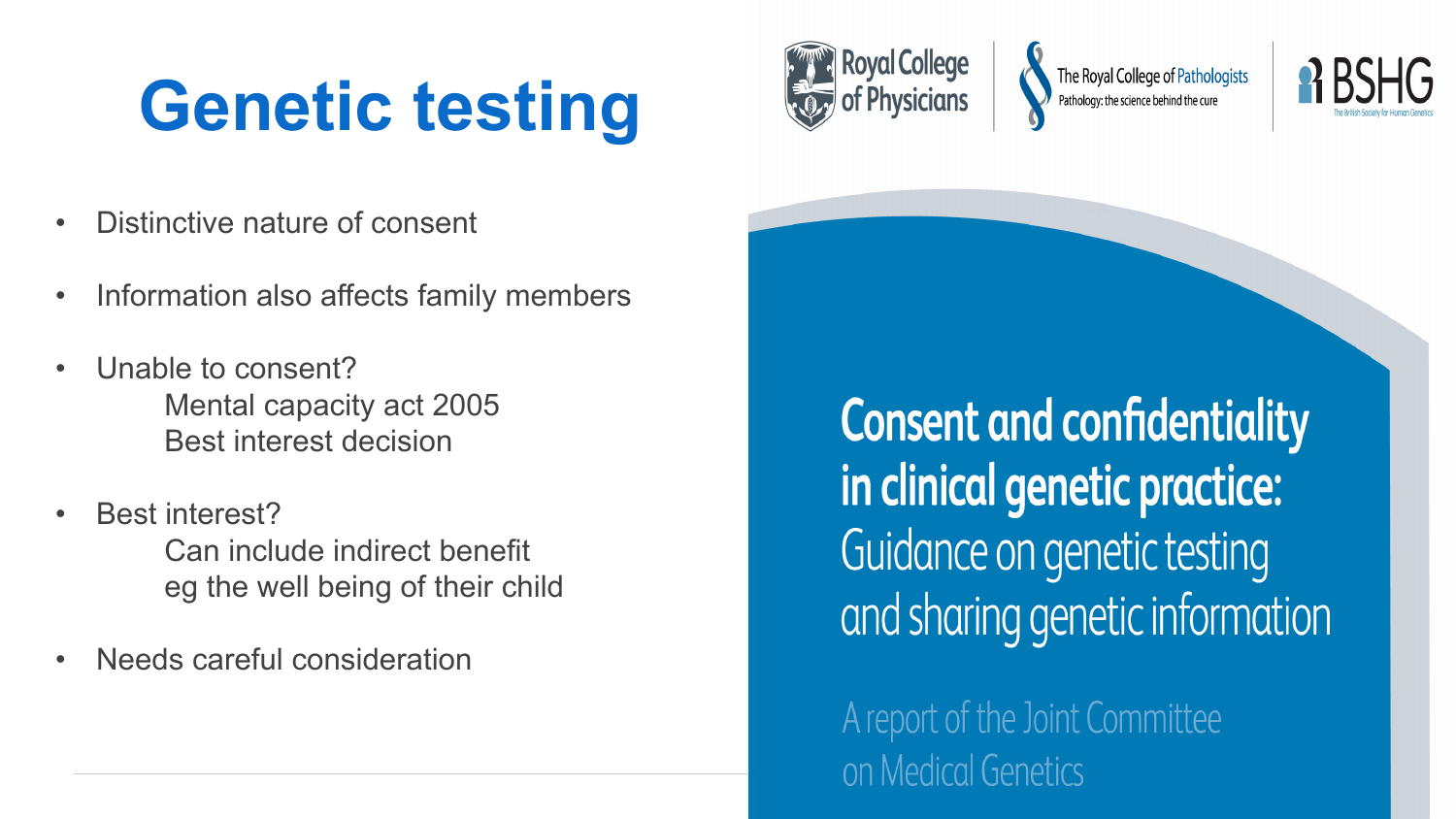# **Dear Dr…**

**I am a Palliative Medicine Consultant on a hospice inpatient unit. We are looking after a 60 year old woman with advanced MND. She has consistently expressed her wish to avoid life prolonging measures and to remove her NIV. There is much disagreement amongst our MDT as several staff feel very uncomfortable that we will be 'hastening' her death. What would you advise?**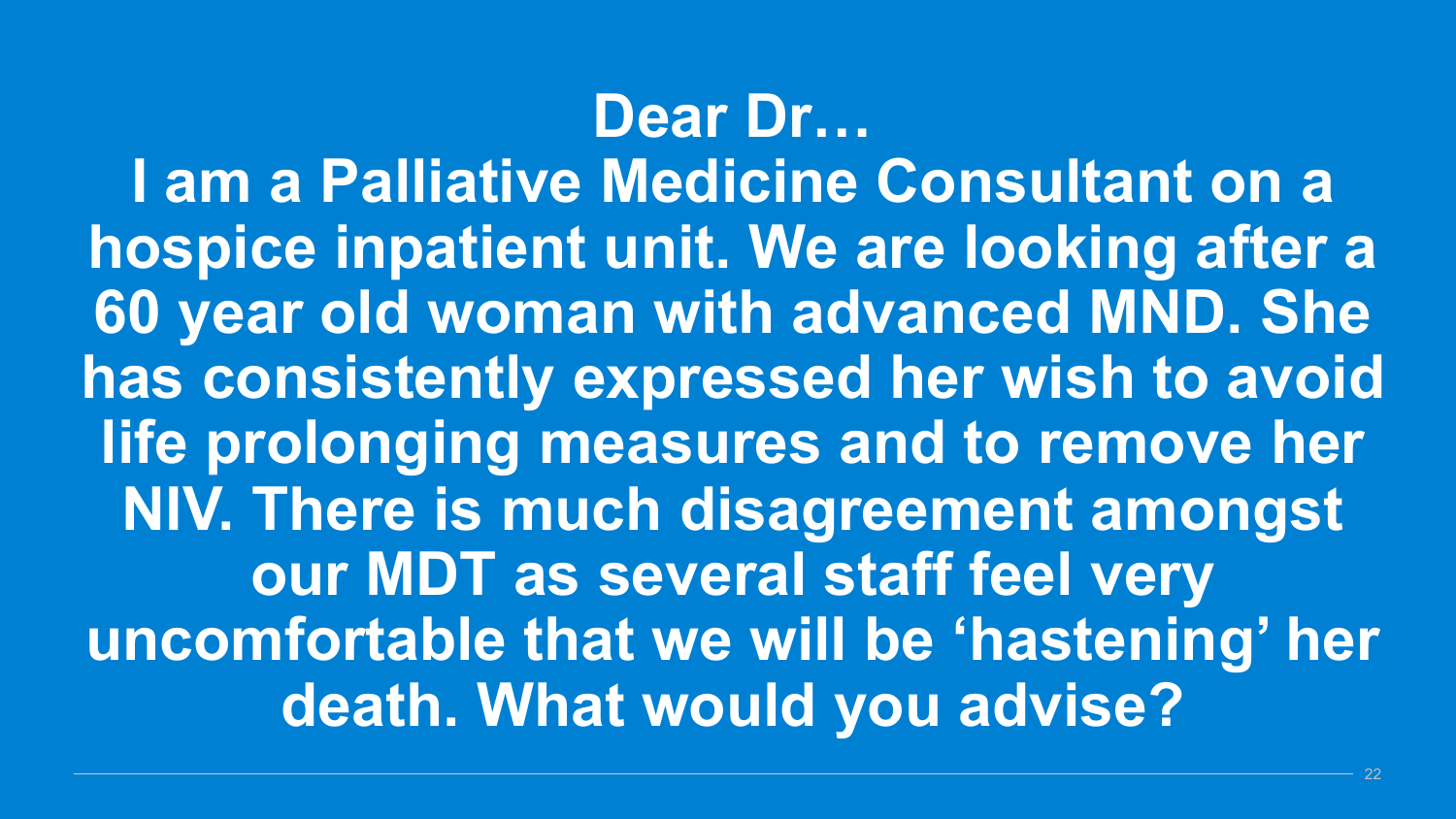### Withdrawal of Assisted Ventilation at the Request of a Patient with MND – APM Guidance 2015

- Legal and ethical right to refuse assisted ventilation.
- Patients should be made aware of their right (Standard)
- No doubts that withdrawal of assisted ventilation at the request of a patient is both ethical and legal
- A senior clinician should lead the planning of withdrawal (Standard). Includes capacity assessment.
- The professional team may require debriefing
- APM have compiled a list of senior HCPs who have experience in withdrawing assisted ventilation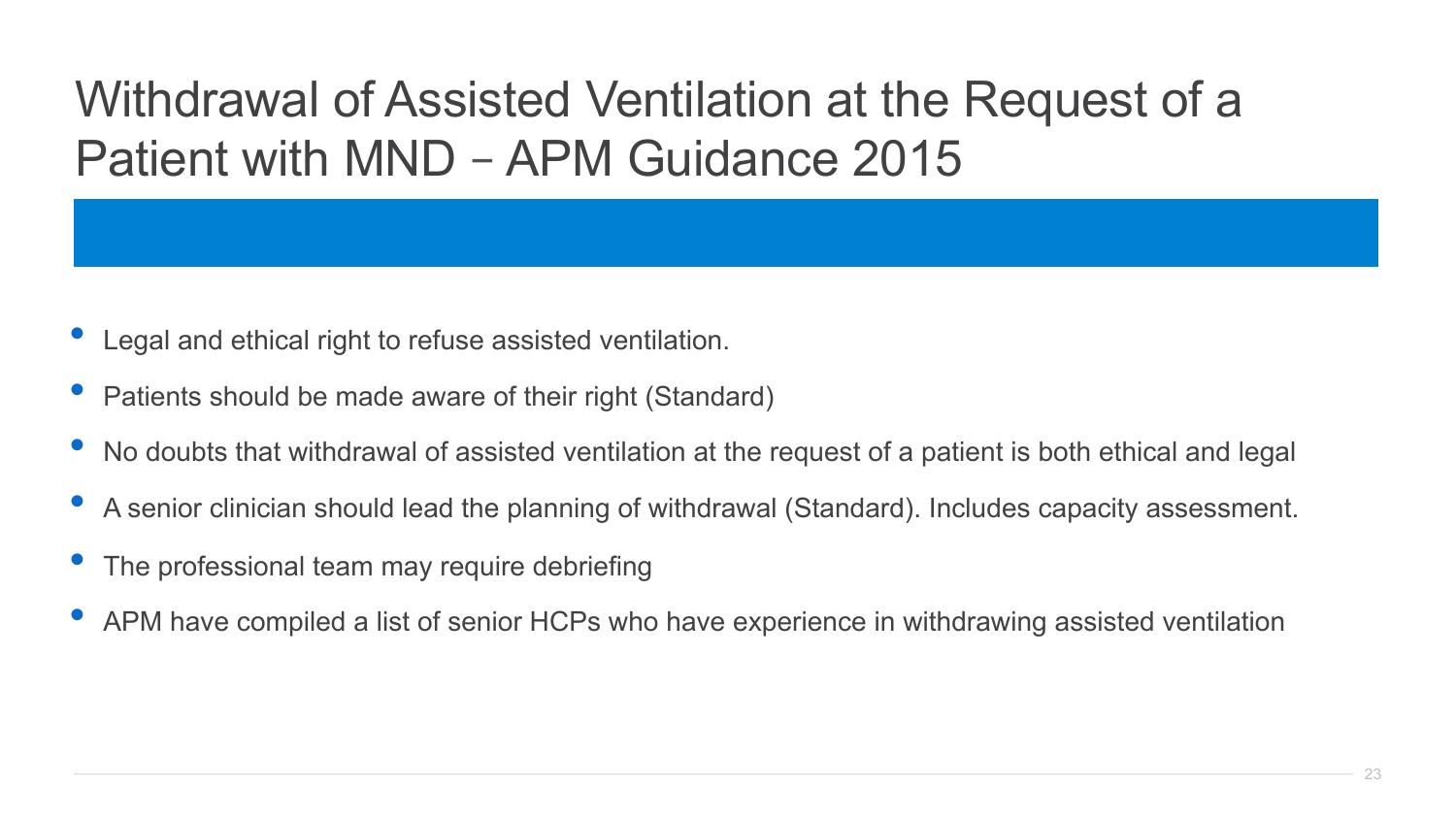### Withdrawal of Assisted Ventilation APM Legal and Ethical Position Statement

- In UK law, a refusal of a medical treatment must be respected
- ... even if this could lead to death
- Treating without consent legally constitutes a criminal offence of battery
- Assisted ventilation is a medical treatment. Withdrawing it is not assisted dying, even if the treatment is life sustaining.
- A patient with capacity may also make an ADRT
- Timing of death may be medically manipulated but cause of death is the advanced neurological disease.
- The classification of death should be natural causes.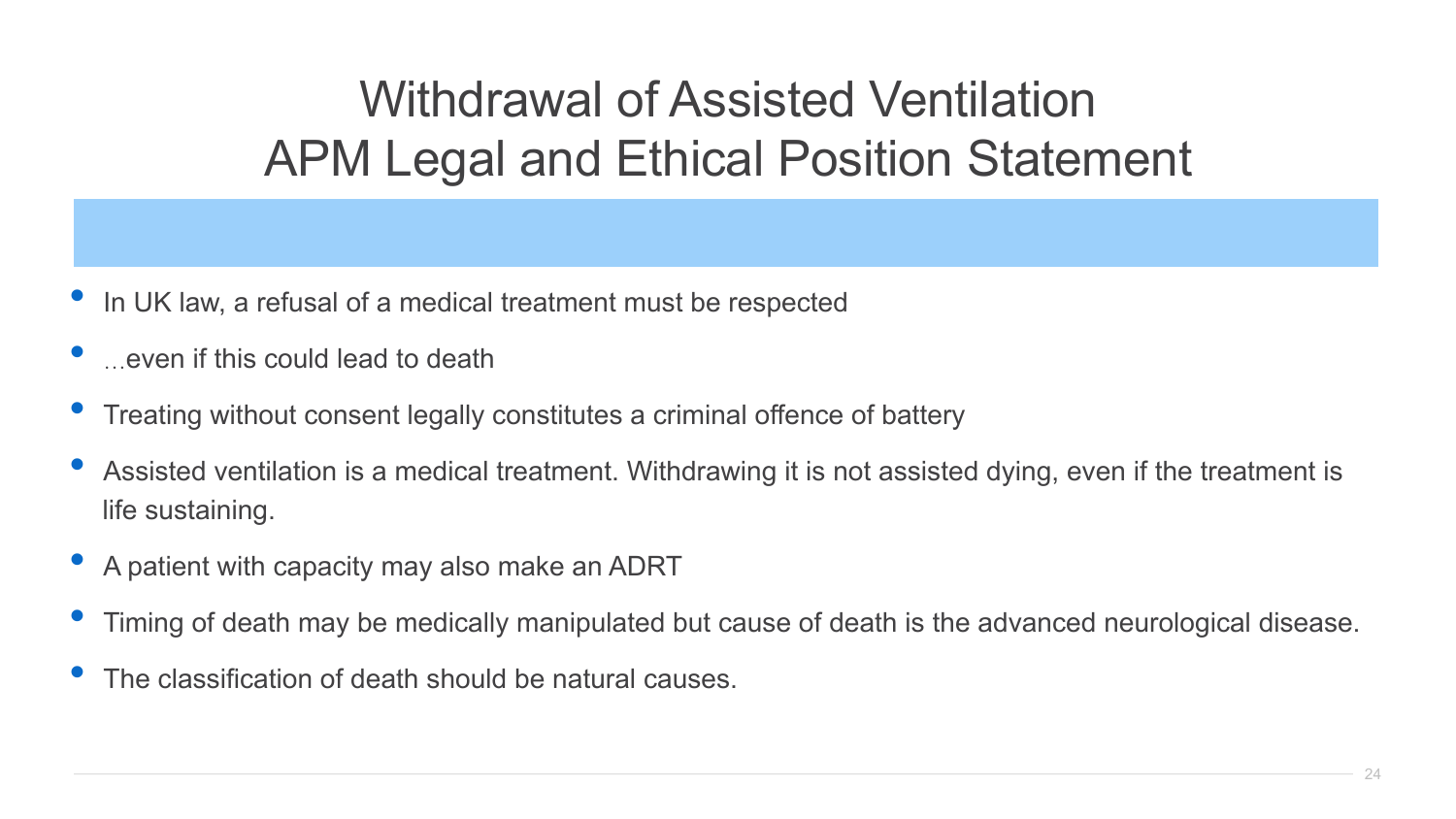### Withdrawal of Assisted Ventilation APM Legal and Ethical Position Statement

- Some professionals may not feel able to support the withdrawal of assisted ventilation.
- The GMC acknowledges this
- Patient must be referred on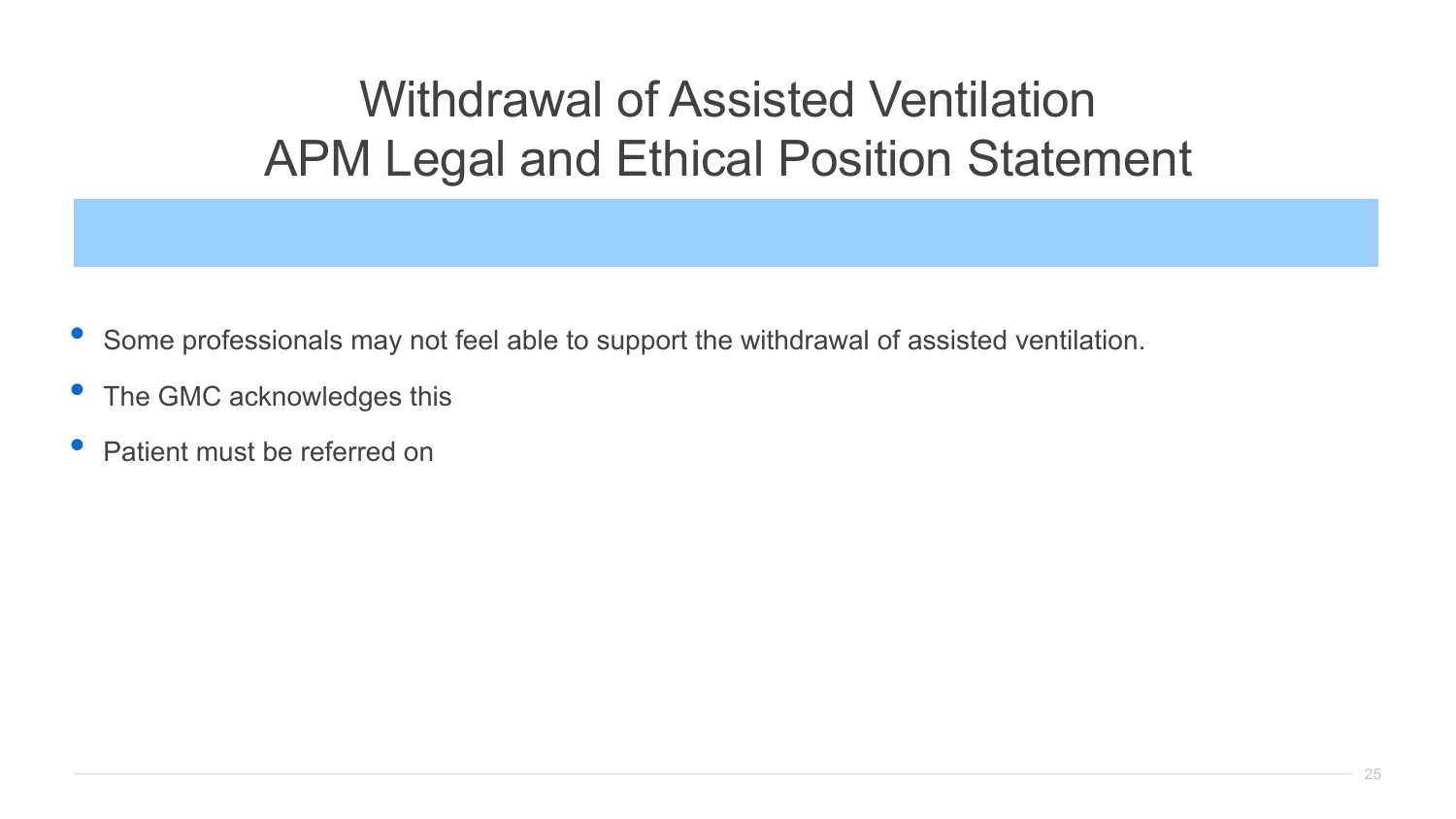#### Access to Palliative Care Bill - Why is it needed?





**2 Certainties about life**  We are all born and we all die

**470,000**  Deaths in England per year, 3 quarters not sudden



**Early palliative care**  Patients live better and longer, at no additional cost



**92,000** 

Estimated number who would benefit from PC but don't receive any at all



**29 CCGs** 

Stated the number of their patients with pall care needs

**163 CCGs**  Commissioned 7 day admission to specialist pall care beds

 $\left(\boldsymbol{\epsilon}\right)$ 



**47% hospitals**  Have 7 day face to face pall care



**Disparity**  In resources allocated to palliative care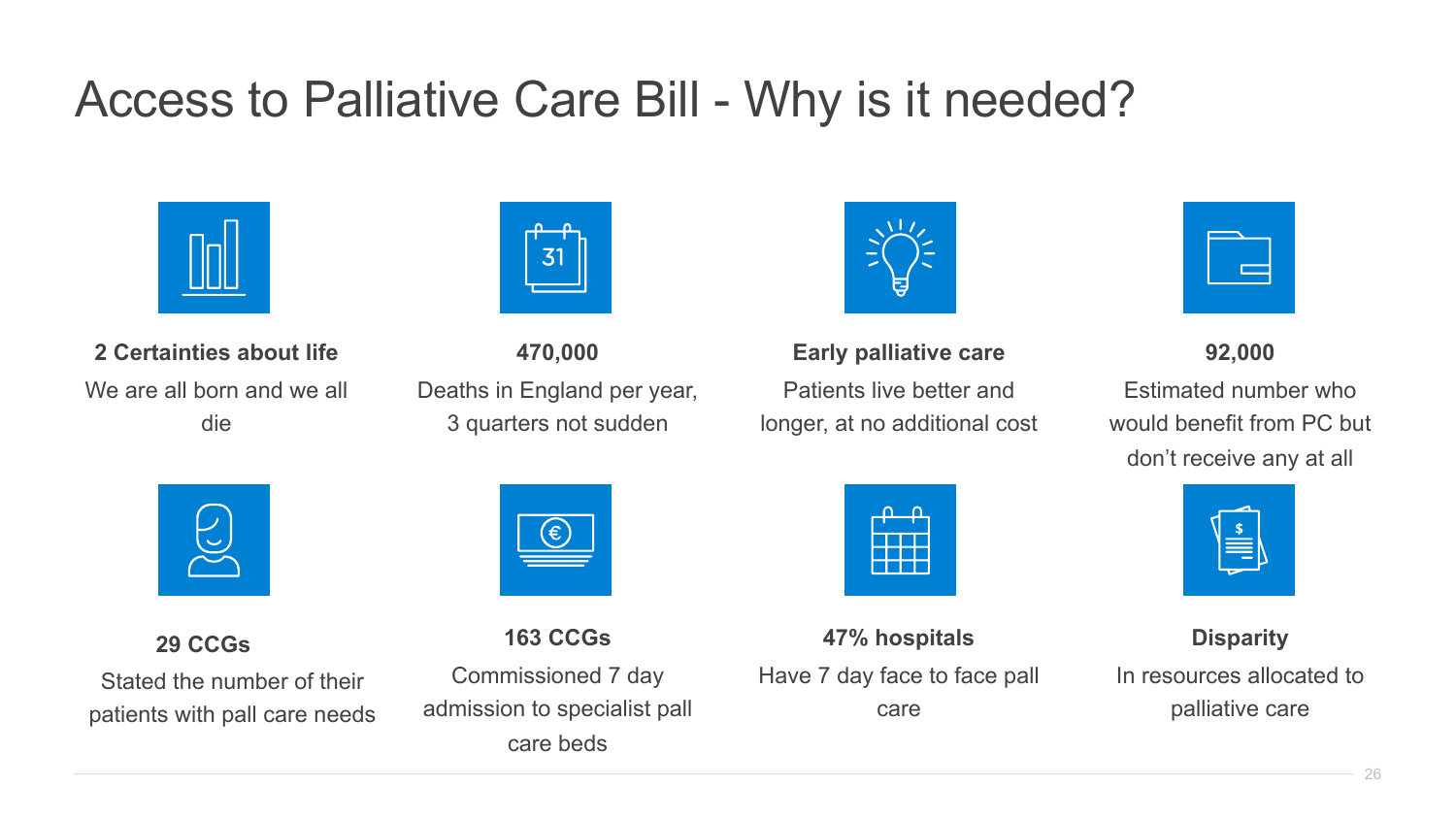### Access to Palliative Care Bill – CCGs must ensure:

Subtitle goes here



**Access to pain and symptom management** 



**A published strategy including expected palliative care needs for their area** 



**Psychological support for the person and their relatives** 



**A strategy detailing how the needs will be met and how specialist palliative care will be provided** 



**Information regarding the person's condition and palliative care** 



**A strategy published within 9 months of the Act and be reviewed at least 3 yearly**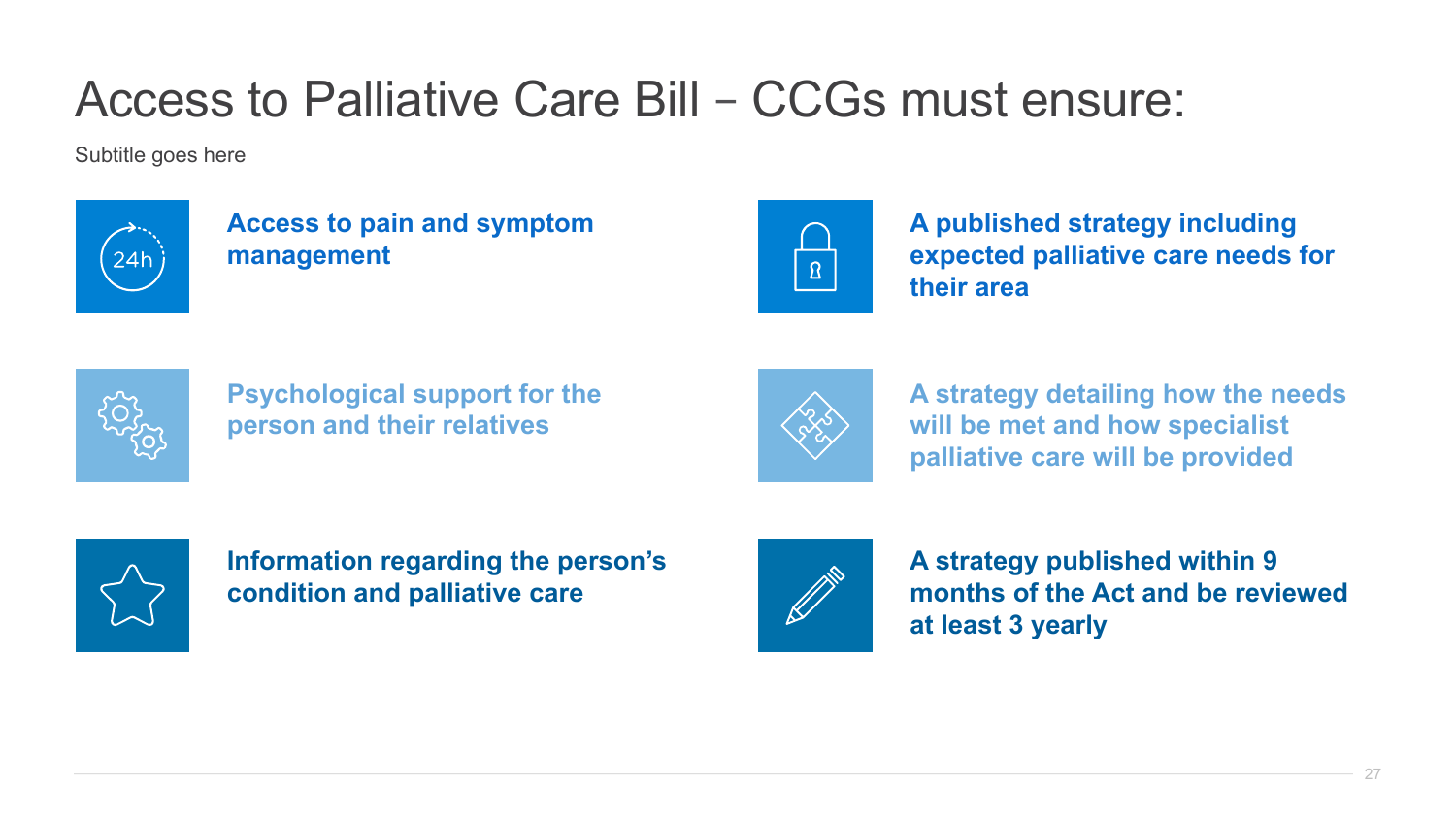#### Access to Palliative Care Bill